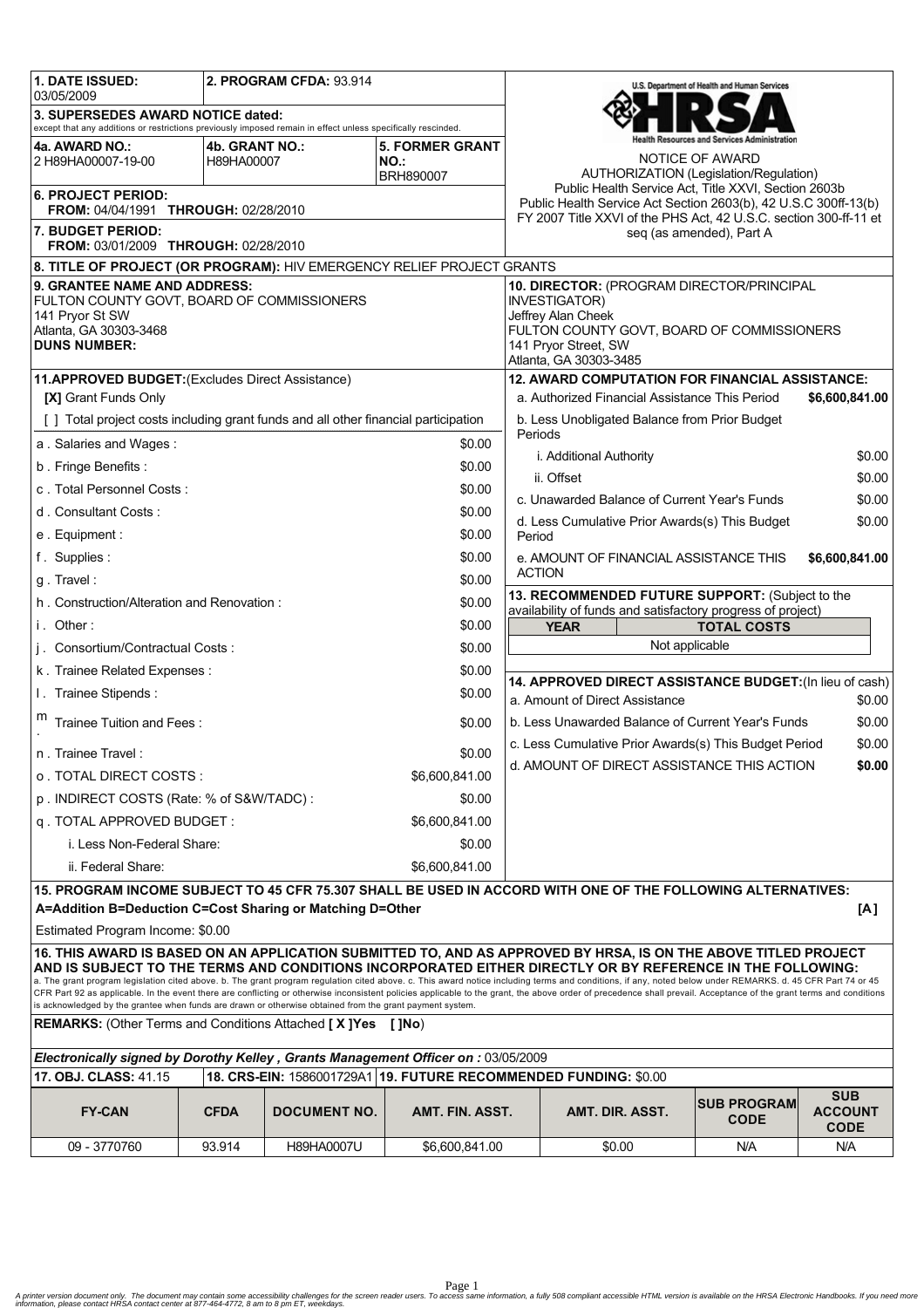# **HRSA Electronic Handbooks (EHBs) Registration Requirements**

The Project Director of the grant (listed on this NoA) and the Authorizing Official of the grantee organization are required to register (if not already registered) within HRSA's Electronic Handbooks (EHBs). Registration within HRSA EHBs is required only once for each user for each organization they represent. To complete the registration quickly and efficiently we recommend that you note the 10-digit grant number from box 4b of this NoA. After you have completed the initial registration steps (i.e.,created an individual account and associated it with the correct grantee organization record), be sure to add this grant to your portfolio. This registration in HRSA EHBs is required for submission of noncompeting continuation applications. In addition, you can also use HRSA EHBs to perform other activities such as updating addresses, updating email addresses and submitting certain deliverables electronically. Visit

https://grants3.hrsa.gov/2010/WebEPSExternal/Interface/common/accesscontrol/login.aspx to use the system. Additional help is available online and/or from the HRSA Call Center at 877-Go4-HRSA/877-464-4772.

# **Terms and Conditions**

**Failure to comply with the remarks, terms, conditions, or reporting requirements may result in a draw down restriction being placed on your Payment Management System account or denial of future funding.**

### **Grant Specific Term(s)**

- 1. Due to the restrictions imposed by the Continuing Resolution (CR) for FY 2009, the amount available for FY2009 Part A Partial funding on the CR is only 40% of the total Part A award. Consequently, the recommended funding amount for EMA and TGAs represent 54% of their FY 2009 formula awards.
- 2. Per conversation with Douglas Morgan, Director, Division of Service Systems, on March 2, 2009, all Conditions, Program Terms and Reporting Requirements will be placed on the Supplemental Notice of Grant Award.

## **Program Specific Term(s)**

- 1. Please note that there is a new document number each budget period that must be used to draw down and report the grant funds.
- 2. Foreign travel is not permitted.
- 3. The grantee may not use more than ten (10) percent of the FY 2008 grant funds for administration, accounting, reporting, and program oversight and planning council activities. Indirect costs are considered administration.
- 4. The amount available, in the aggregate, for first-line entities to spend on administrative costs is calculated by subtracting the grantee's administrative costs (up to 10%) and the grantee's quality management costs (up to 5% or \$3,000,000, whichever is less) from the total grant amount and multiplying the difference by 10%.
- 5. The Grantee is required to notify the DGMO, within 30 days, of any changes in Planning Council Composition that impact legislative compliance with Reflectiveness or the mandated membership categories. A letter signed by the Planning Council Chair(s) must be submitted assuring that 33% of the Council members are non-conflicted persons living with HIV Disease (PLWH) and are receiving Part A funded HIV-related services. In addition, the 33% PLWH Council members and the Council as a whole must accurately reflect the demographics of the epidemic in the EMA/TGA. Reflectiveness must be based on the prevalence of HIV Disease (AIDS Prevalence plus HIV Prevalence, real or estimated) in your EMA/TGA as reported in your FY 2007 application. The notification and letter must be accompanied by revised tables or narrative describing compliance with Planning Council Composition and Reflectiveness.
- 6. Refer to Condition 1. Subsequent revisions to the allocations must be submitted to the DGMO along with a letter from the Planning Council Chair(s).
- 7. In accordance with Program Policy No. 9703, grant funds may not be used for: 1.) outreach programs which have as their purpose exclusively, HIV prevention education, or 2.) broad-scope awareness activities about HIV services that target the general public (See HAB website www.hab.hrsa.gov for information on DSS Program policies).
- 8. If your organization purchases or reimburses for outpatient drugs, an assessment must be made to determine whether the organization's drug acquisition practices meet Federal requirements regarding cost-effectiveness and reasonableness (see 42 CFR Part 50, Subpart E, and OMB Circulars A-87 and A-122 regarding cost principles). If your organization is eligible to be a covered entity under Section 340B of the Public Health Service Act, and the assessment shows that participating in the 340B Drug Pricing Program and its Prime Vendor Program is the most economical and reasonable manner of purchasing or reimbursing for covered outpatient drugs (as defined in that section), failure to participate may result in a negative audit finding, cost disallowance, or grant funding offset.
- 9. An annual final Financial Status Report (Standard Form 269), covering expenditures for the current budget period, must be submitted to HRSA using the Electronic Handbook (EHB) no later than May 31, of each year. A final FSR may not include unliquidated obligations and must agree with the PMS SF 272 report of disbursements for the document number for the budget period being reported.
- 10. One copy of each Condition and Reporting Requirement must be electronically submitted to the Division of Grants Management Operations (DGMO), using the email address of the Grants Management Specialist listed below, concurrently with an electronic copy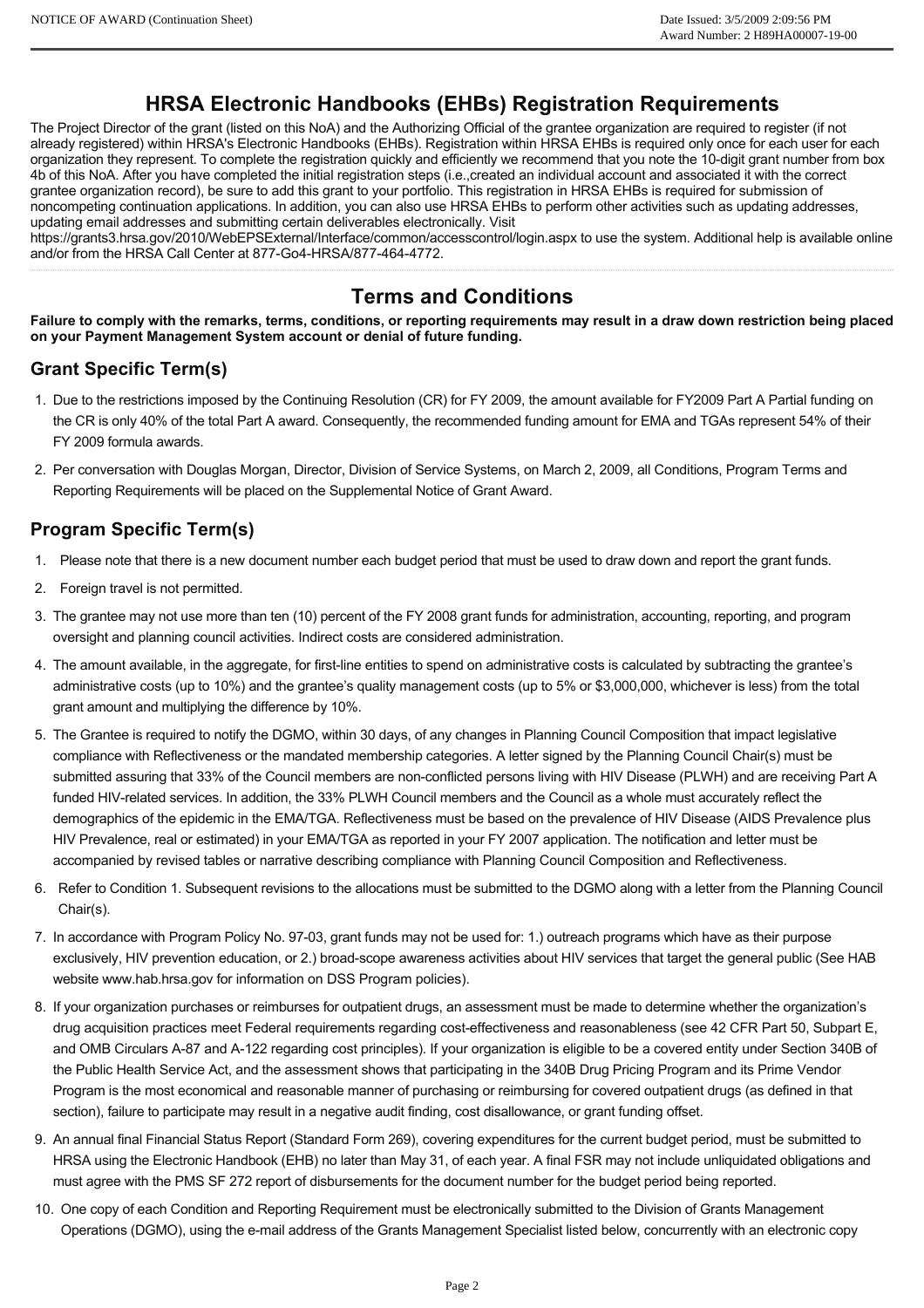submitted to the Division of Service Systems (DSS), using the e-mail message address of the Program Project Officer listed below. Each e-mail submission must contain only one condition or reporting requirement. Label each submission, using the Grantee name and the requirement exactly as it is labeled on the Notice of Grant Award, e.g., Atlanta 2008 Part A Planned Allocations Report. Grantee name and Grant number must be included with each submission. Both the original and copy must be submitted on the same date.

- 11. Please be advised that your Project Officer listed below will contact you directly through an email, stating the required program submissions. Failure to respond to the Project Officer's requests for additional information may result in additional conditions and potential restriction of funds being added to a subsequent award. The communication from the Project Officer will cover the following:
	- A revised SF-424A and narrative justification for Administration, Clinical Quality Management and HIV Services FY 2008 funding.

• A complete FY 2008 Implementation Plan which reflects all the Core Medical and Support service categories and priorities established by the PC and reflected in your FY 2008 Planned Allocations Table.

• A Contract Review Certification (CRC) for all contracted funds in Administration, Quality Clinical Management, and HIV Services, and a consolidated list of contracts.

12. INSERT Minimum WICY Expenditures: Part A grantees are required to use a minimum amount/percentage of their FY 2008 award to provide services to women, infants, children and youth (WICY).

• The minimum "set-aside" amounts/percentages for each state/territory must be determined separately for each priority population, and may not be less than the percentage the ratio of each population to the total number of persons estimated to be living with AIDS within the state/territory.

#### **Standard Term(s)**

1. All discretionary awards issued by HRSA on or after October 1, 2006, are subject to the HHS Grants Policy Statement (HHS GPS) unless otherwise noted in the Notice of Award (NoA). Parts I through III of the HHS GPS are currently available at ftp://ftp.hrsa.gov/grants/hhsgrantspolicystatement.pdf and it is anticipated that Part IV, HRSA programspecific guidance will be available at the website in the near future. In addition, HRSA-specific contacts will be appended to Part III of the GPS which identifies Department-wide points of contact.

Please note that the Terms and Conditions explicitly noted in the award and the HHS GPS are in effect. Once available, Part IV, HRSA programspecific guidance will take precedence over Parts I and II in situations where there are conflicting or otherwise inconsistent policies.

- 2. The HHS Appropriations Act requires that when issuing statements, press releases, requests for proposals, bid solicitations, and other documents describing projects or programs funded in whole or in part with Federal money, all grantees receiving Federal funds, including but not limited to State and local governments, shall clearly state the percentage of the total costs of the program or project which will be financed with Federal money, the dollar amount of Federal funds for the project or program, and percentage and a dollar amount of the total costs of the project or program that will be financed by nongovernmental sources.
- 3. Recipients and sub-recipients of Federal funds are subject to the strictures of the Medicare and Medicaid anti-kickback statute (42 U.S.C. 1320a 7b(b) and should be cognizant of the risk of criminal and administrative liability under this statute, specifically under 42 U.S.C. 1320 7b(b) Illegal remunerations which states, in part, that whoever knowingly and willfully: (A) Solicits or receives (or offers or pays) any remuneration (including kickback, bribe, or rebate) directly or indirectly, overtly or covertly, in cash or in kind, in return for referring (or to induce such person to refer) an individual to a person for the furnishing or arranging for the furnishing of any item or service, OR (B) In return for purchasing, leasing, ordering, or recommending purchasing, leasing, or ordering, or to purchase, lease, or order, any goods, facility, services, or item ....For which payment may be made in whole or in part under subchapter XIII of this chapter or a State health care program, shall be guilty of a felony and upon conviction thereof, shall be fined not more than \$25,000 or imprisoned for not more than five years, or both.
- 4. The HHS Appropriations Act requires that to the greatest extent practicable, all equipment and products purchased with funds made available under this award should be American-made.
- 5. Items that require prior approval from the awarding office as indicated in 45 CFR Part 74.25 [Note: 74.25 (d) HRSA has not waived costrelated or administrative prior approvals for recipients unless specifically stated on this Notice of Grant Award] or 45 CFR Part 92.30 must be submitted in writing to the Grants Management Officer (GMO). Only responses to prior approval requests signed by the GMO are considered valid. Grantees who take action on the basis of responses from other officials do so at their own risk. Such responses will not be considered binding by or upon the HRSA.

In addition to the prior approval requirements identified in Part 74.25, HRSA requires grantees to seek prior approval for significant rebudgeting of project costs. Significant rebudgeting occurs when, under a grant where the Federal share exceeds \$100,000, cumulative transfers among direct cost budget categories for the current budget period exceed 25 percent of the total approved budget (inclusive of direct and indirect costs and Federal funds and required matching or cost sharing) for that budget period or \$250,000, whichever is less.